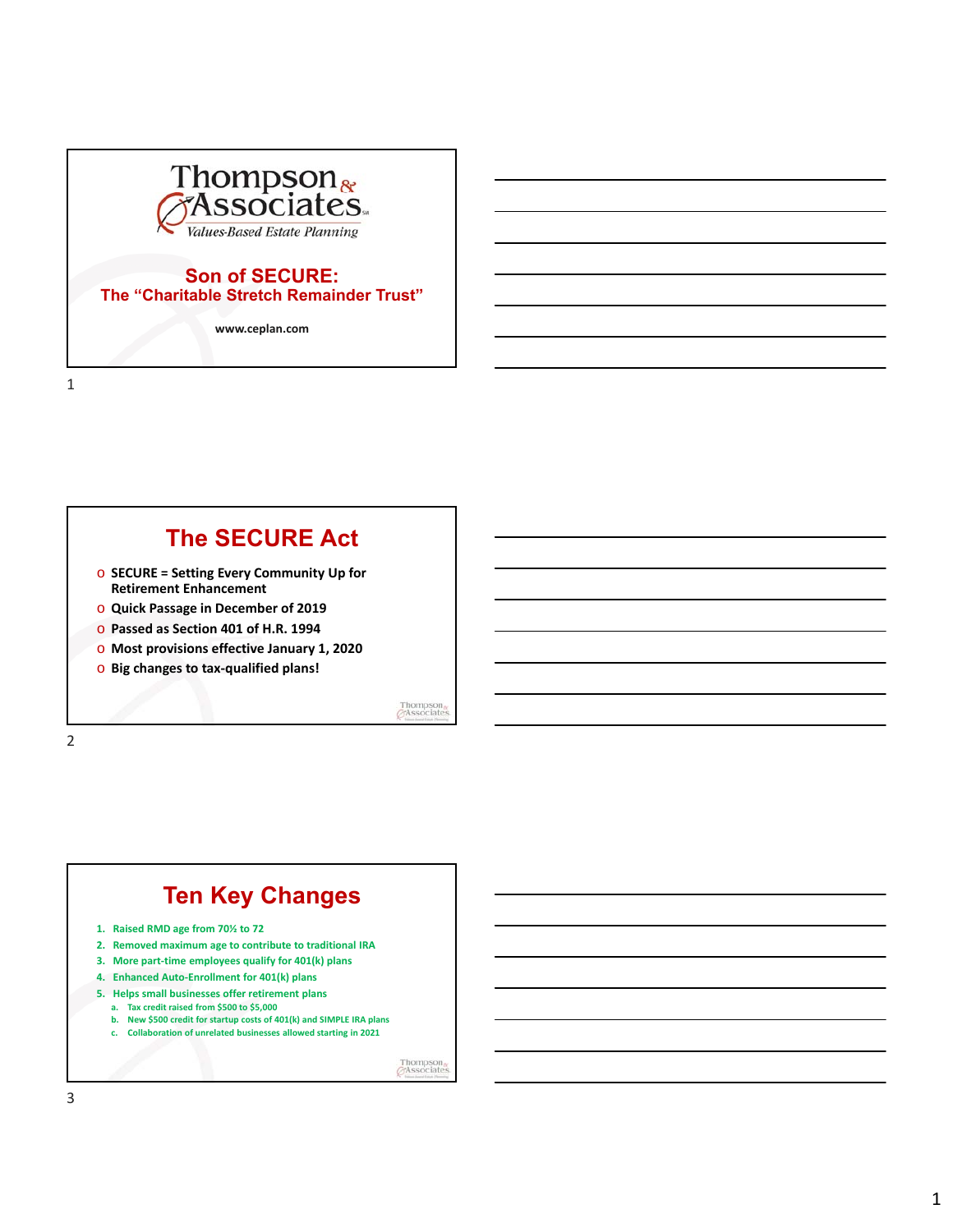# **Ten Key Changes**

- **6. Withdrawals allowed for birth and adoption expenses**
- **7. Annuity information and options for 401(k) plans**
- **8. Easier access for graduate students and foster parents**
- **9. Prohibits "credit cards" to access 401(k) loans**
- **10. "Stretch IRAs" for lifetime eliminated**

Thompson<sub>o</sub><br>*GAssociates* 

4

### **QCD Complications** o Any pre-tax amount you've contributed to a traditional IRA after age 70½ will directly reduce your allowable QCD. o The rules require a "LIFO" treatment that ensures post-age-70½ contributions will be used to reduce future QCDs. o Example: – If you contribute \$7,000 to a traditional IRA and later donate \$10,000 in a QCD, you will lose the deduction for \$7,000 of that QCD. – The remaining \$3,000 of your donation will still qualify as a QCD. Thompson<br>GAssociat

5



Thompson<sub>o</sub>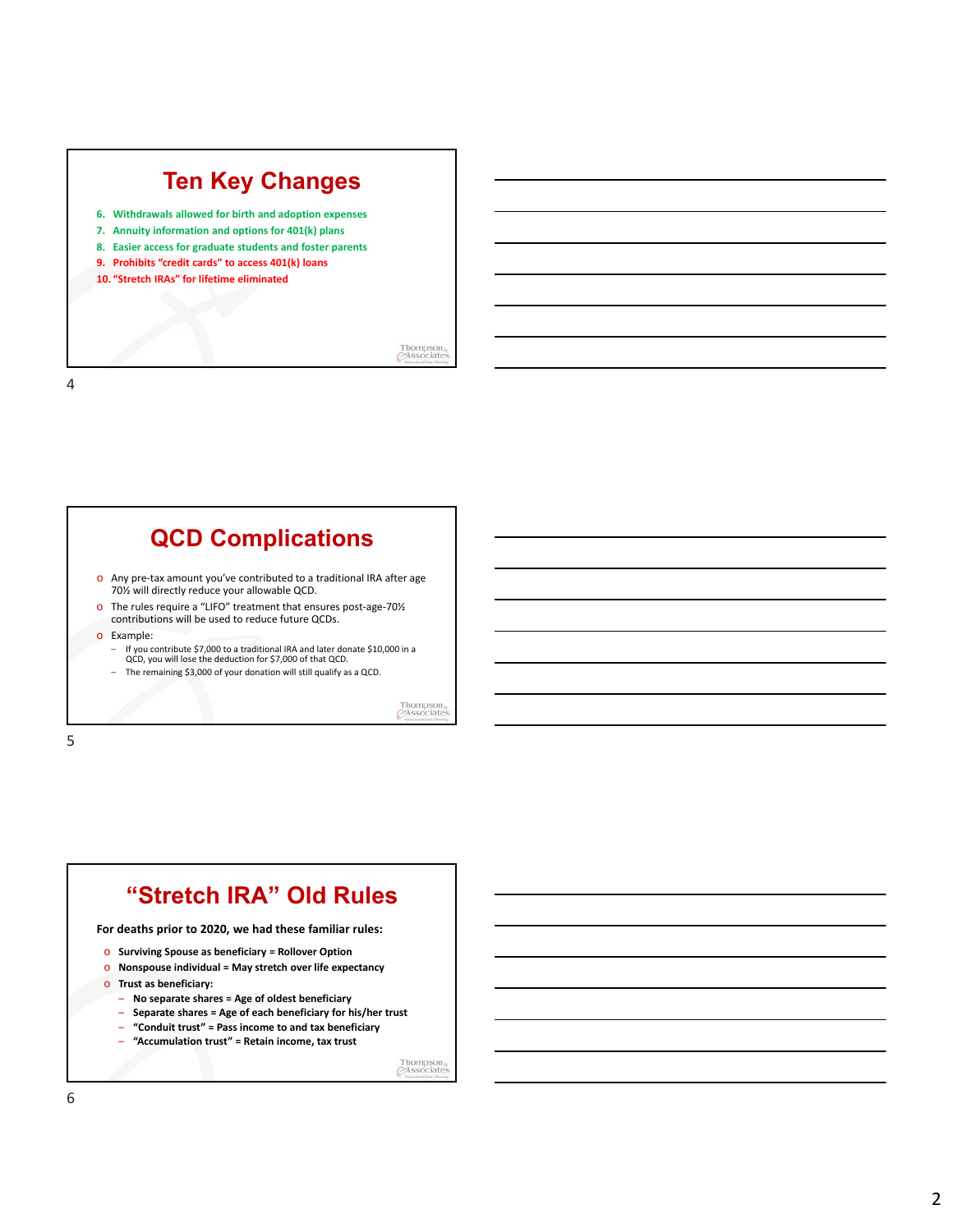### **Ding-Dong, The Stretch is Dead(?)**

- o **SECURE Act has been heralded as death of the stretch IRA**
- o **But the stretch is only "mostly dead"**
- o **Stretch is limited to 10 years for deaths 2020 and later**
- o **There are exceptions to the 10-year rule**
- o **There's also a charitable option to stretch payments longer**



7

## **Exceptions to 10-Year Rule**

o **Exception for "eligible designated beneficiaries"**

- ‒ **Surviving Spouse** ‒ **The employee's children under the age of majority** *(not grandchildren or*
- *any other children)*
- ‒ **Disabled** ‒ **Chronically ill**
- ‒ **Individual not more than ten years younger than employee**

Thompson<br>GAssociate



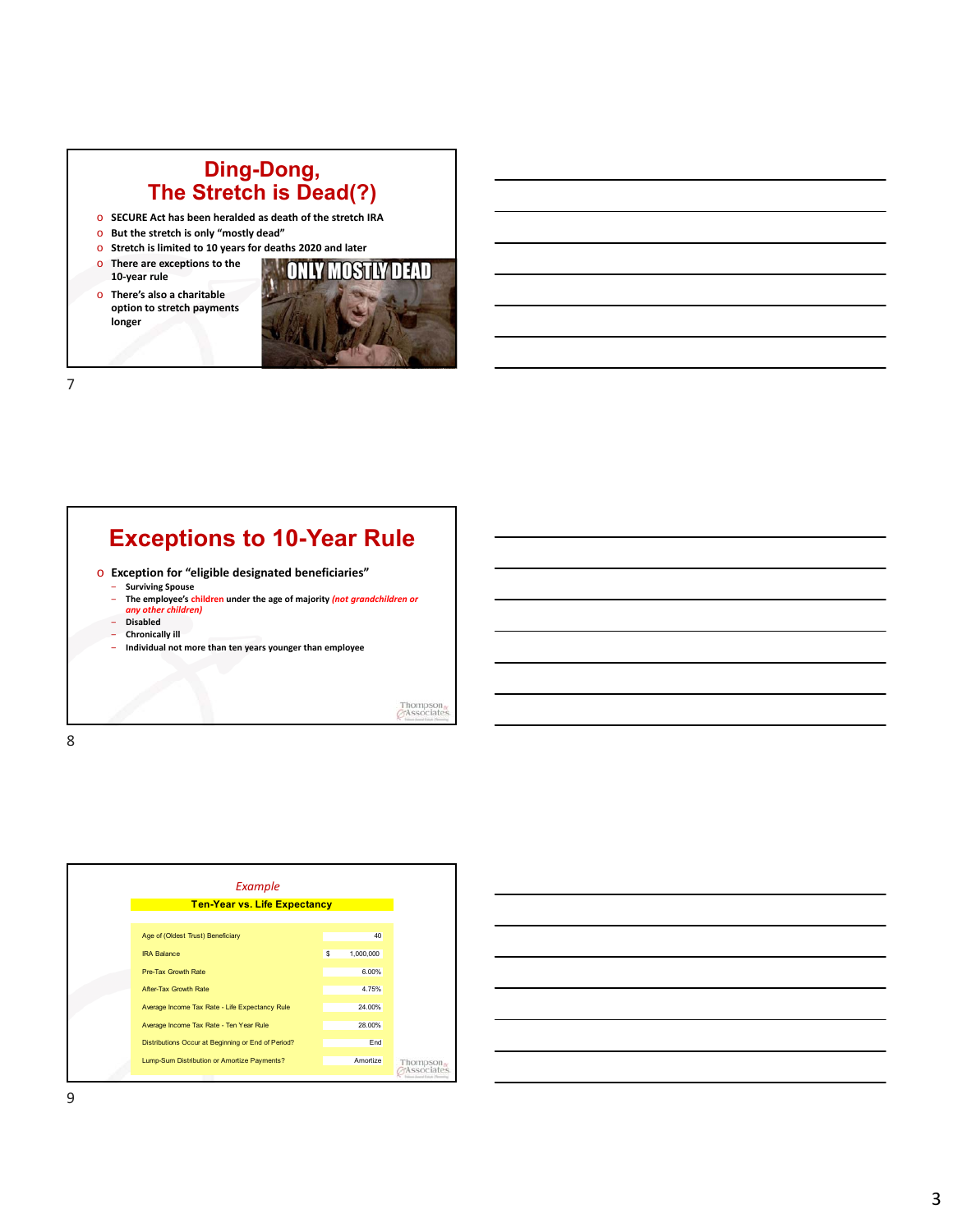





| ۰, | ۰. |
|----|----|
|    |    |
|    |    |

| <b>The Conduit Trust Trap</b> |                          |     |                 |                                                     |                      |
|-------------------------------|--------------------------|-----|-----------------|-----------------------------------------------------|----------------------|
|                               | Years after              |     | <b>RMD</b>      | <b>10-Year Rule Options</b>                         |                      |
|                               | Death                    | Age | Pre-2020 Method | <b>Equal Schedule</b>                               | <b>Full Deferral</b> |
|                               | $\Omega$                 | 30  | \$18,762        | \$142,378                                           | \$0                  |
|                               | 1                        | 31  | \$20,100        | \$142,378                                           | \$0                  |
|                               | $\overline{\phantom{a}}$ | 32  | \$21,535        | \$142,378                                           | \$0                  |
|                               | 3                        | 33  | \$23,072        | \$142,378                                           | \$0                  |
|                               | 4                        | 34  | \$24,720        | \$142,378                                           | \$0                  |
|                               | 5                        | 35  | \$26,486        | \$142,378                                           | \$0                  |
|                               | 6                        | 36  | \$28,379        | \$142,378                                           | \$0                  |
|                               | 7                        | 37  | \$30,409        | \$142,378                                           | \$0                  |
|                               | 8                        | 38  | \$32,584        | \$142,378                                           | \$0                  |
|                               | 9                        | 39  | \$34,917        | \$142,378                                           | \$0                  |
|                               | 10                       | 40  | \$37,417        | \$142,378                                           | \$1,967,151          |
|                               |                          |     |                 | Assumes \$1,000,000 IRA at death & a 7% growth rate |                      |

| <u>. In the contract of the contract of the contract of the contract of the contract of the contract of the contract of the contract of the contract of the contract of the contract of the contract of the contract of the cont</u> |  |  |  |
|--------------------------------------------------------------------------------------------------------------------------------------------------------------------------------------------------------------------------------------|--|--|--|
|                                                                                                                                                                                                                                      |  |  |  |
|                                                                                                                                                                                                                                      |  |  |  |
|                                                                                                                                                                                                                                      |  |  |  |
|                                                                                                                                                                                                                                      |  |  |  |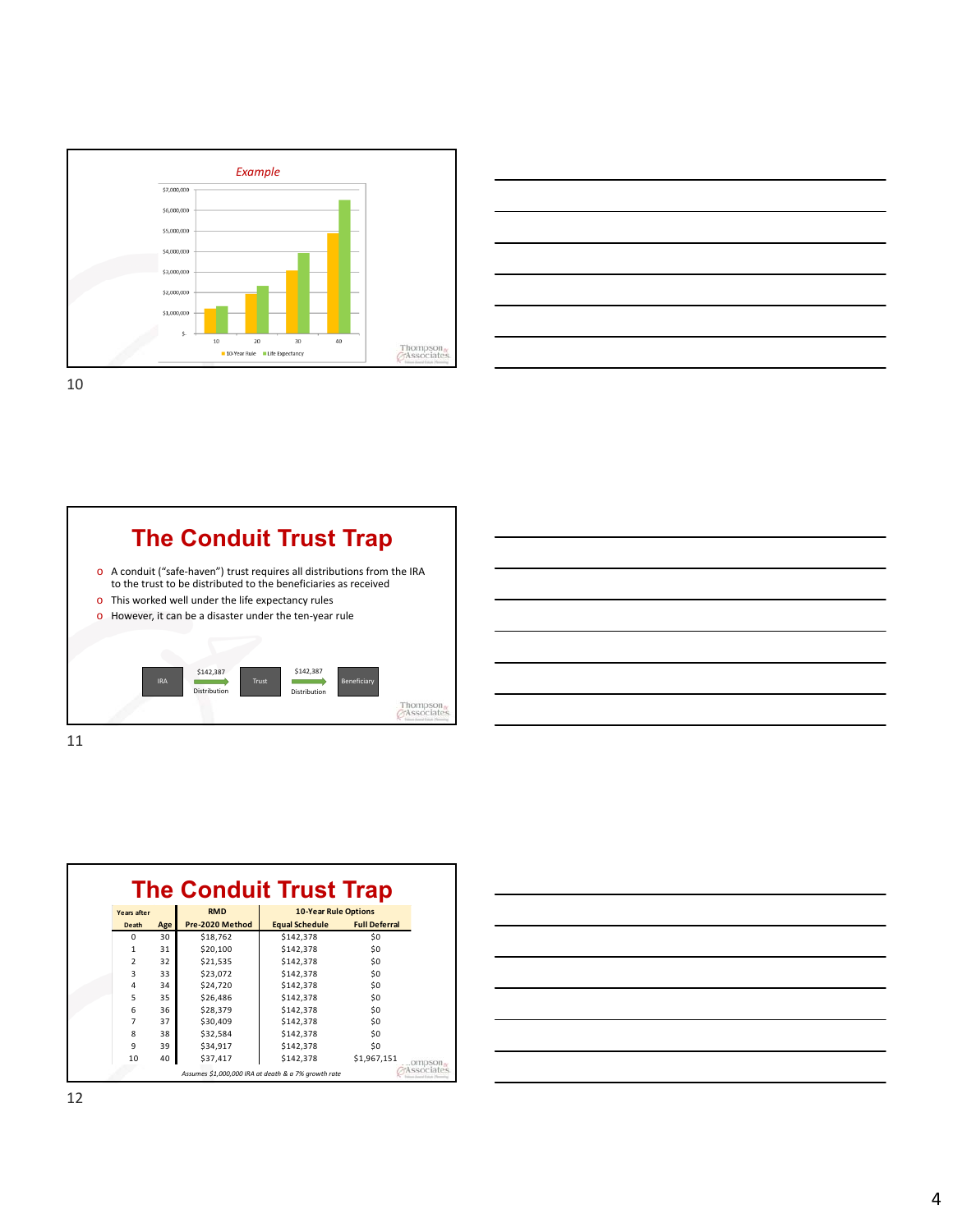



| $\overline{\phantom{a}}$ |  |
|--------------------------|--|
|                          |  |
|                          |  |
|                          |  |
|                          |  |
|                          |  |
|                          |  |
| $\overline{\phantom{a}}$ |  |
|                          |  |
|                          |  |
|                          |  |
|                          |  |



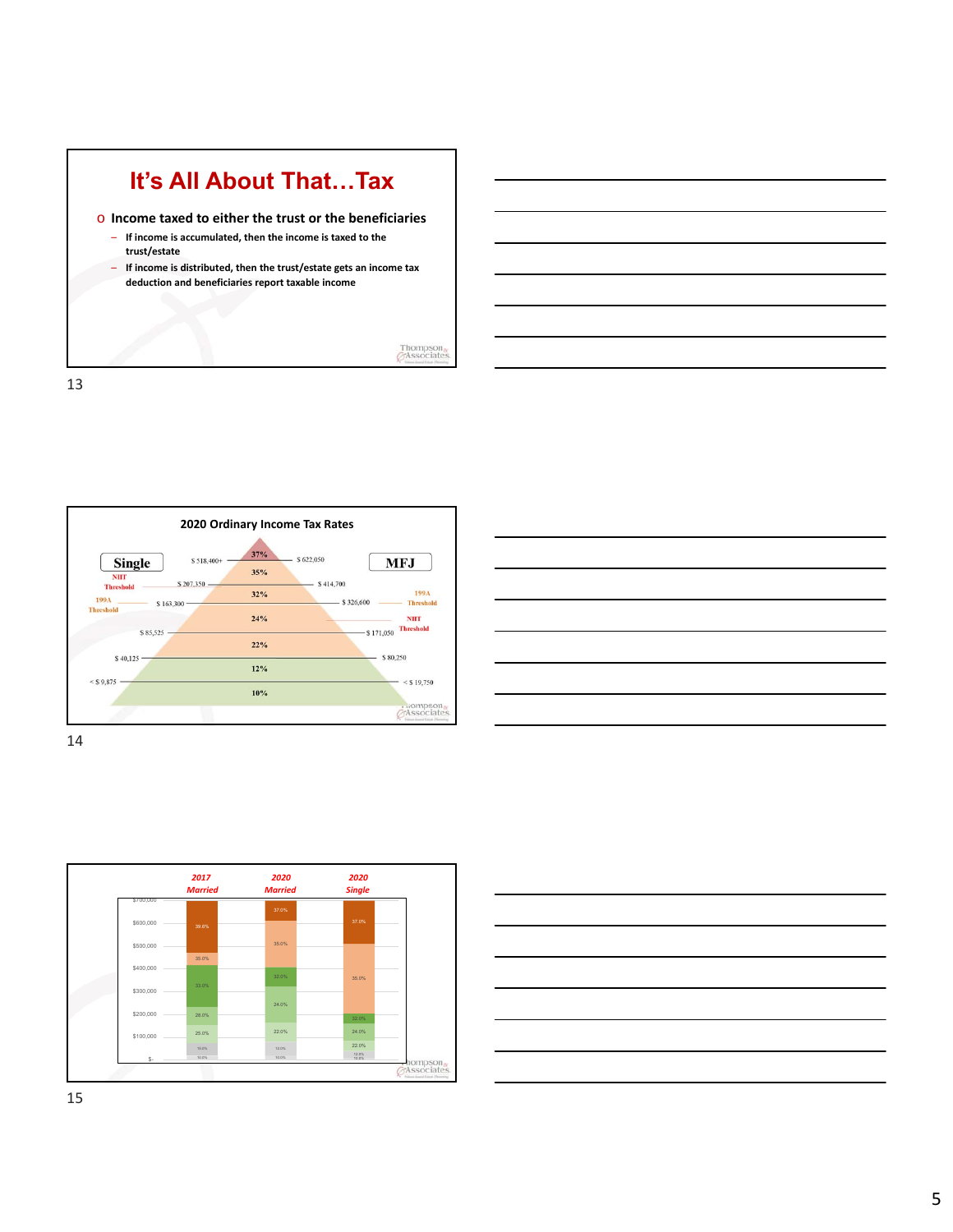







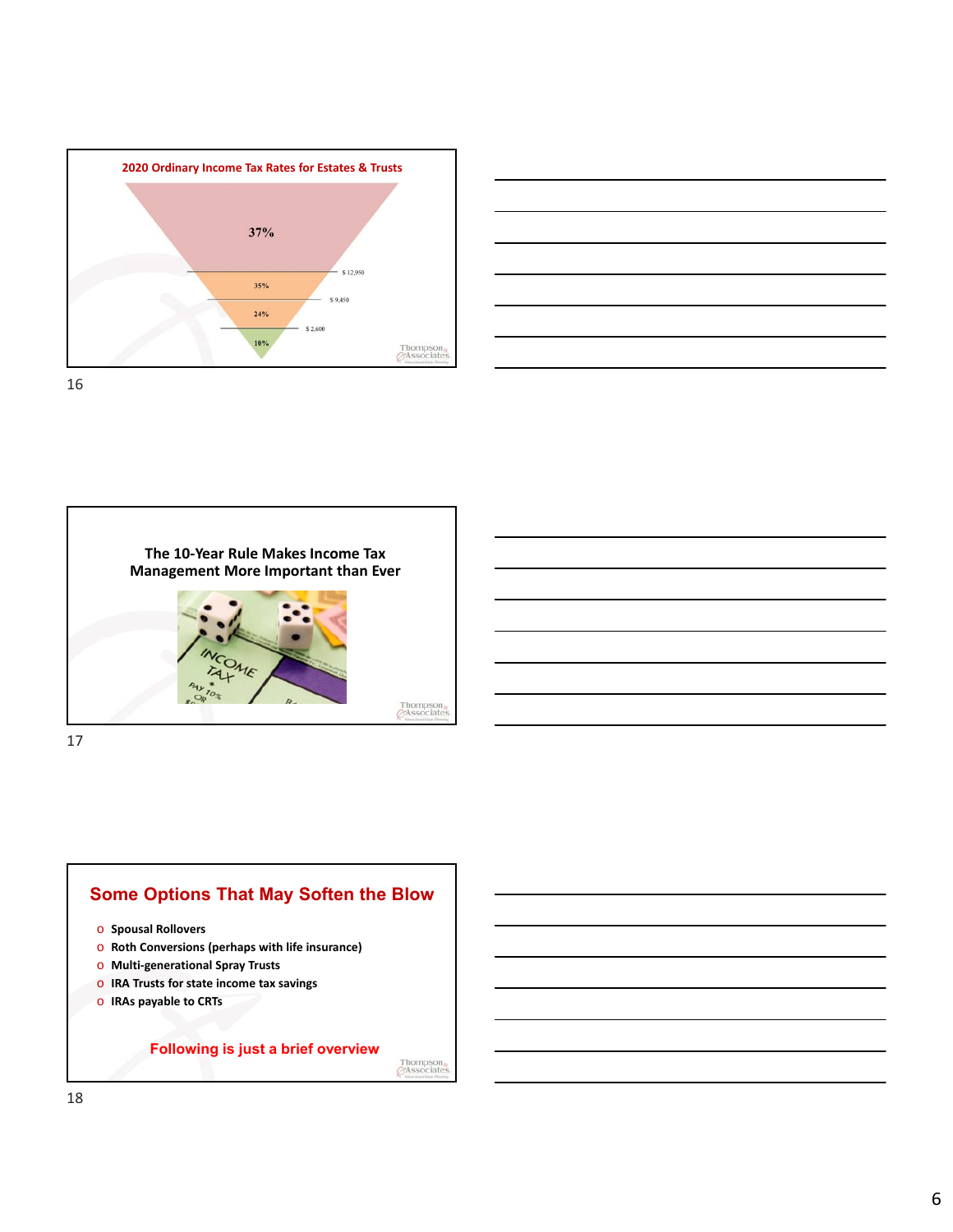

## **New Spousal Rollover Trap!**

- o **Prior to SECURE Act, a spousal rollover was generally the best practice to preserve the IRA**
- o **For some it may now be better to begin distributions earlier to minimize exposure to higher tax brackets**
- o **For those situations, a disclaimer may be best**

Thompson<br>GAssociate



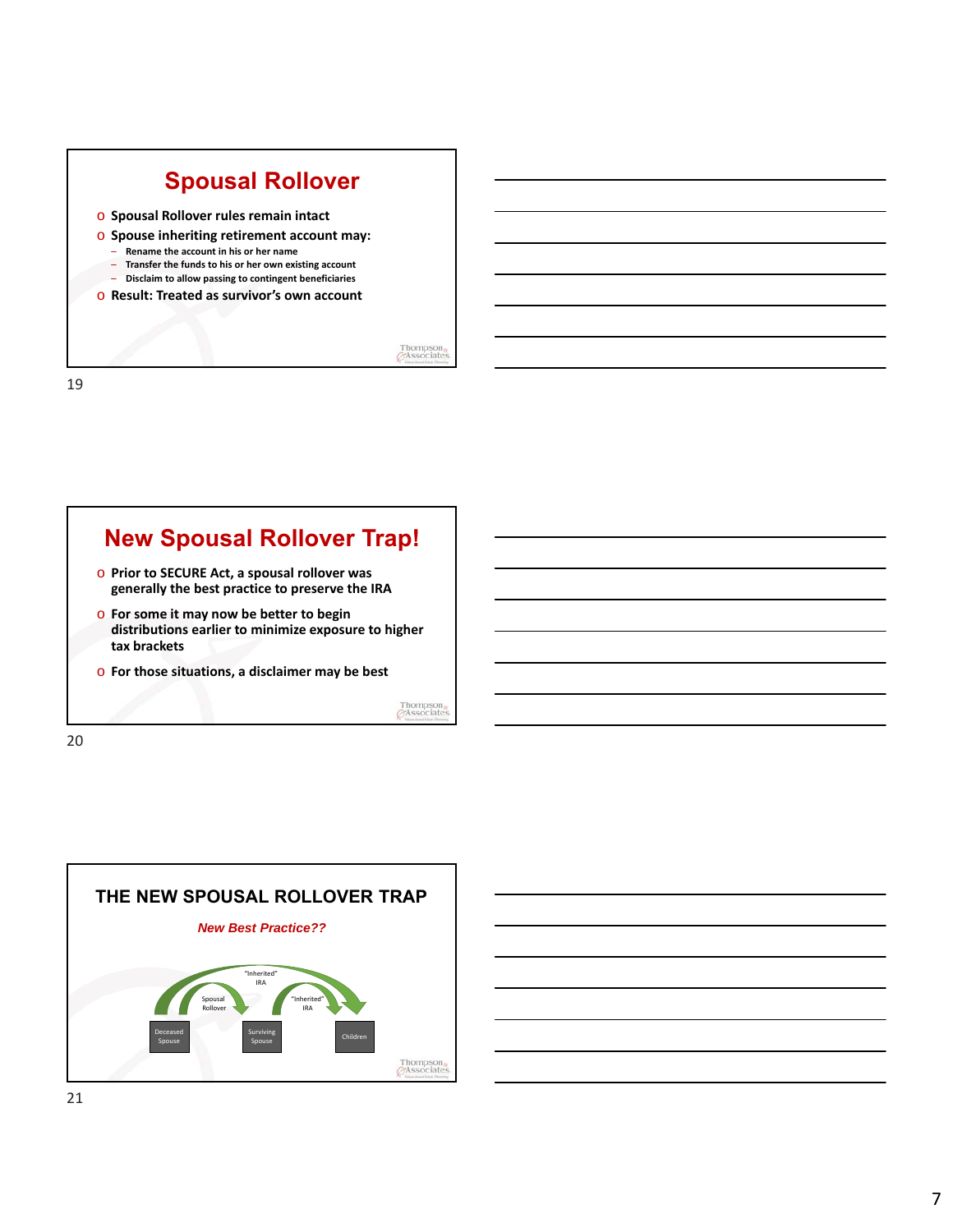|          | <b>Roth Conversions</b>                                      |  |
|----------|--------------------------------------------------------------|--|
|          | <b>WHAT: Transfer funds from traditional IRA to Roth IRA</b> |  |
|          | WHY: Taxable withdrawals to nontaxable withdrawals           |  |
|          | Traditional IRA = Tax-Deferred Growth                        |  |
|          | Roth IRA = Tax-Free Growth                                   |  |
|          | HOW: Three options (incrementally or all at once):           |  |
| $\Omega$ | Receive IRA funds and deposit to Roth IRA within 60 days     |  |
| $\Omega$ | Direct rollover (a.k.a., trustee to trustee rollover)        |  |
| $\Omega$ | Same trustee transfer (i.e., internal transfer to Roth IRA)  |  |
|          |                                                              |  |

# **Roth Conversions ISSUES - Bear in mind:**

- o **This triggers current income taxes!**
- o **If under 59½ the 10% penalty applies** o **New Roth funds may not be taken for five years**
- **Life insurance might help:**
	- o **Roth Conversion Hedge (using a declining policy to cover increased tax exposure due to new 10-year rule)**
	- o **IRA Relocation (using funds from IRA conversion to fund a whole life policy with deferred growth similar to Roth IRA)**<br>Thompson **ITASSOCIAl**

23

### **Multi-generational Spray Trust**

- o **Use an accumulation trust with "sprinkle powers"**
- o **Spread income across a large number of taxpayers (lowering the effective rate)**
- o **Retain ability to accumulate income as prudent**
- o **Watch for Kiddie Tax Issues (IRC §1(g))**

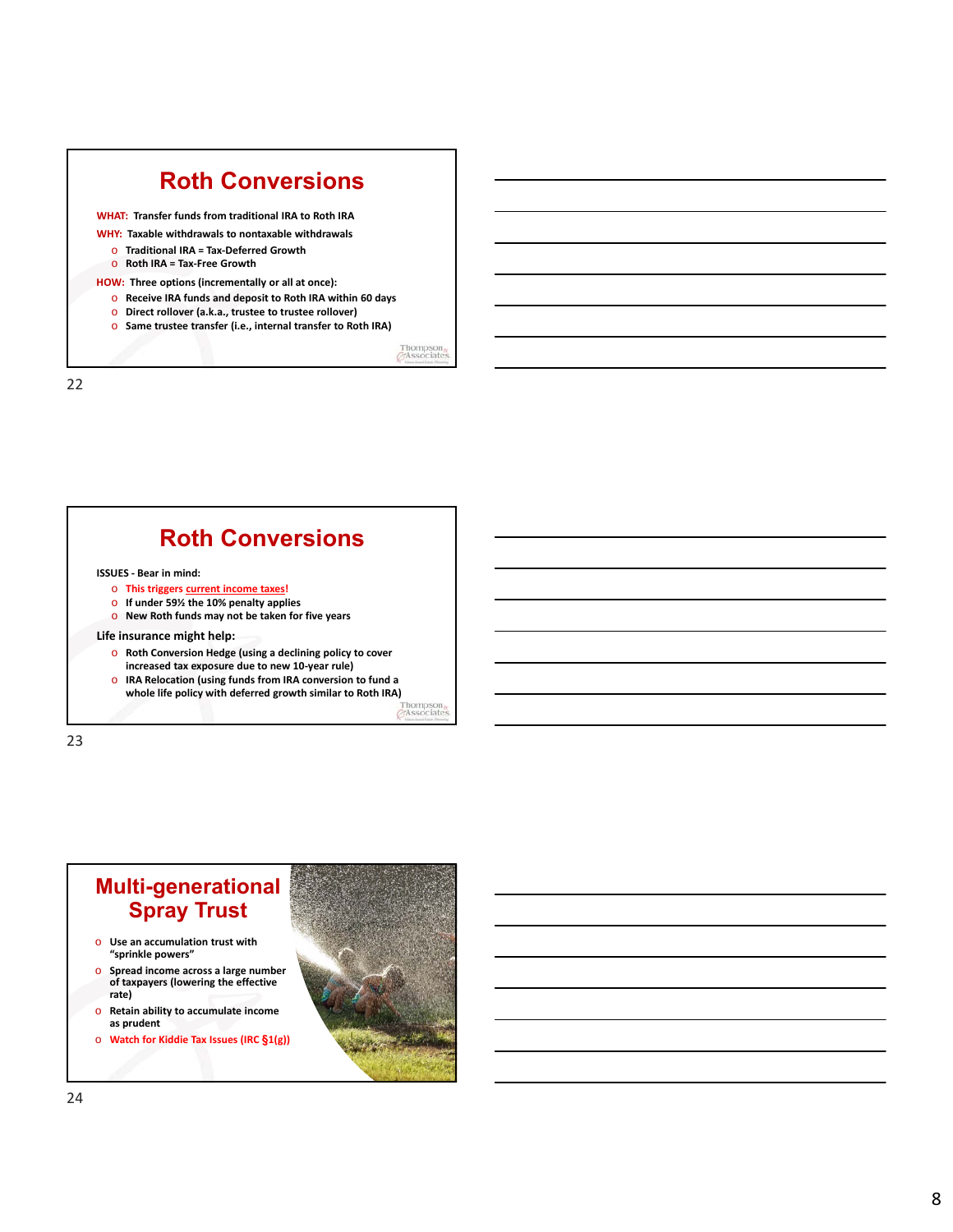

Thompson<sub>o</sub><br>GAssociates

25

26

## **The Law of Unintended Consequences:**

**The SECURE Act left the "Charitable Stretch Remainder Trust" as the only real option to stretch retirement accounts for most beneficiaries.**

Thompson<br>GAssociate



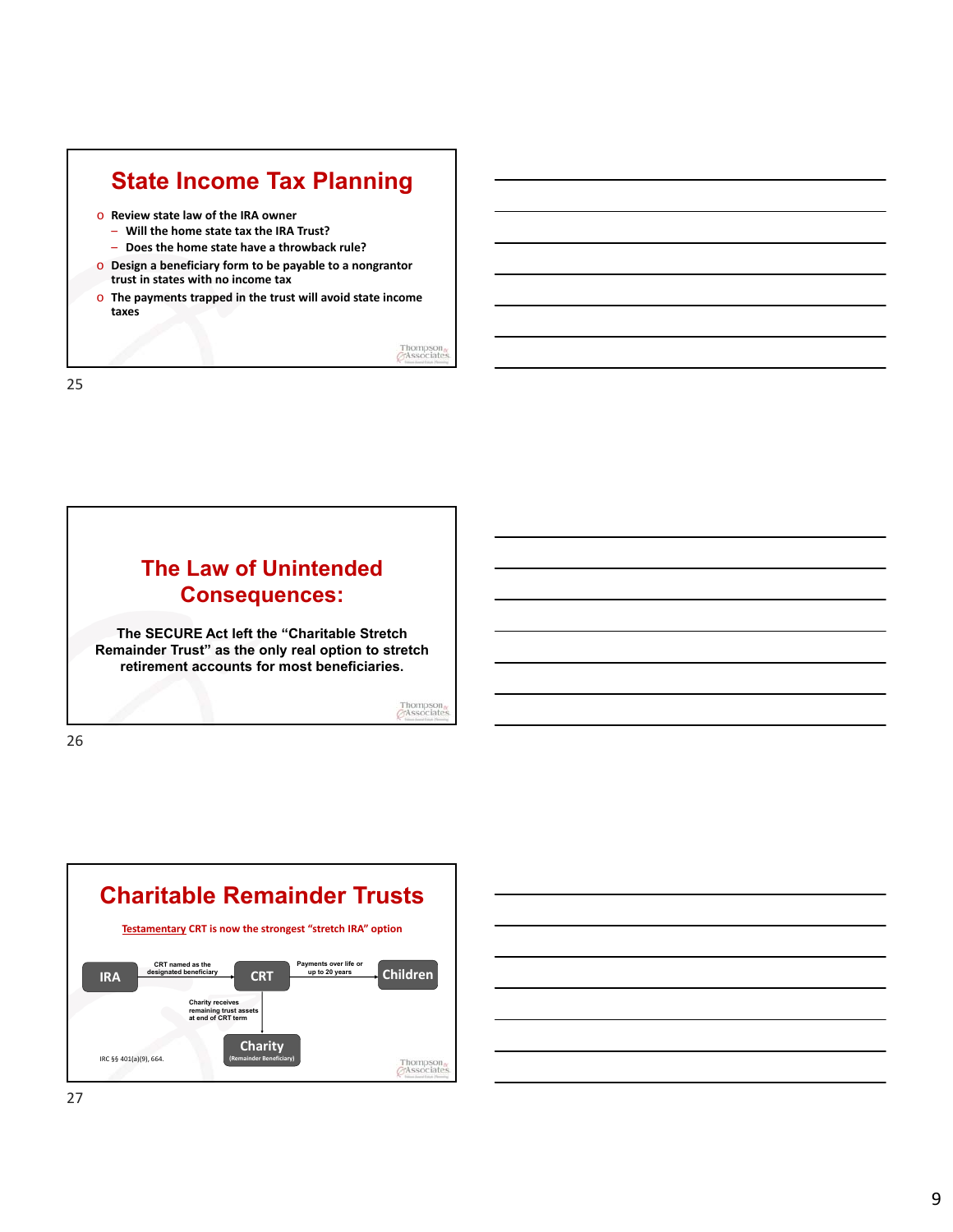# **Two Basic Types of CRTs**

#### *Charitable Remainder Unitrust ("CRUT")*

- o Income stream based upon annual value
- o Income changes with investment performance
- o Assets can be added to the CRUT later

#### *Charitable Remainder Annuity Trust ("CRAT")*

o Income is a set amount at beginning.

o No additions to the CRAT allowed

o Investment performance does not affect payout

Thompson<sub>o</sub><br>  $\oslash$ Associates

28

### **CRUT and CRAT Shared Rules**

- **1. Trust must be** *irrevocable* **under state law**
- **2. Must provide for payment of annuity** *or* **unitrust amount (5% - 50%)**
- **3. Income to at least one noncharitable beneficiary annually**
- **4. Prohibit payments other than the annuity or unitrust amount and the remainder to charity**

Thompson<br>GAssociate

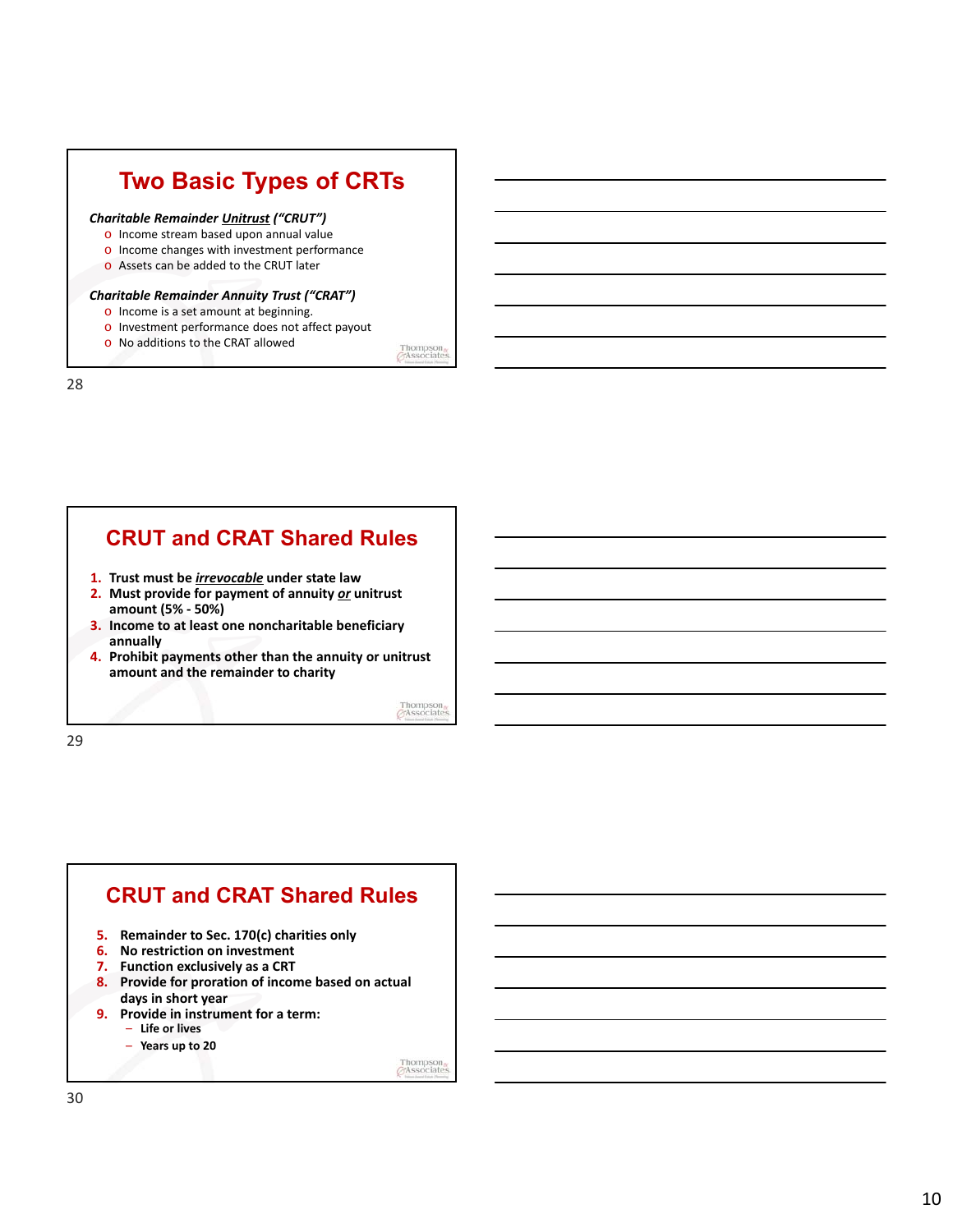





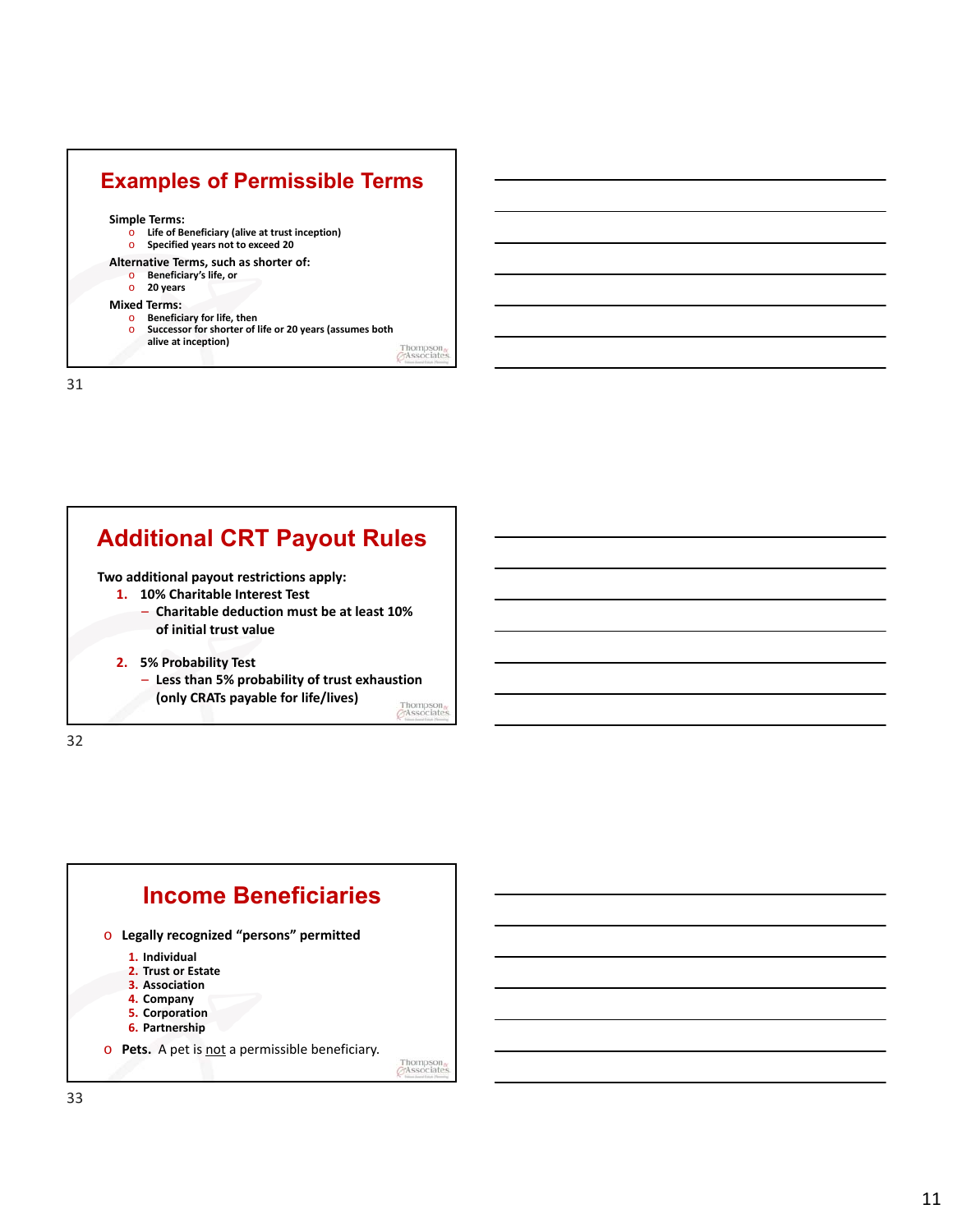





- o **Decedent's estate receives estate tax charitable deduction!**
- o **Character of Income to Beneficiaries Controlled by IRC §664(b):**
- o **Four-Tier accounting required**
	- **1. Ordinary Income**
	- **2. Capital Gains**
	- **3. Tax-Free Income 4. Trust Corpus**

Thompson<sub>o</sub>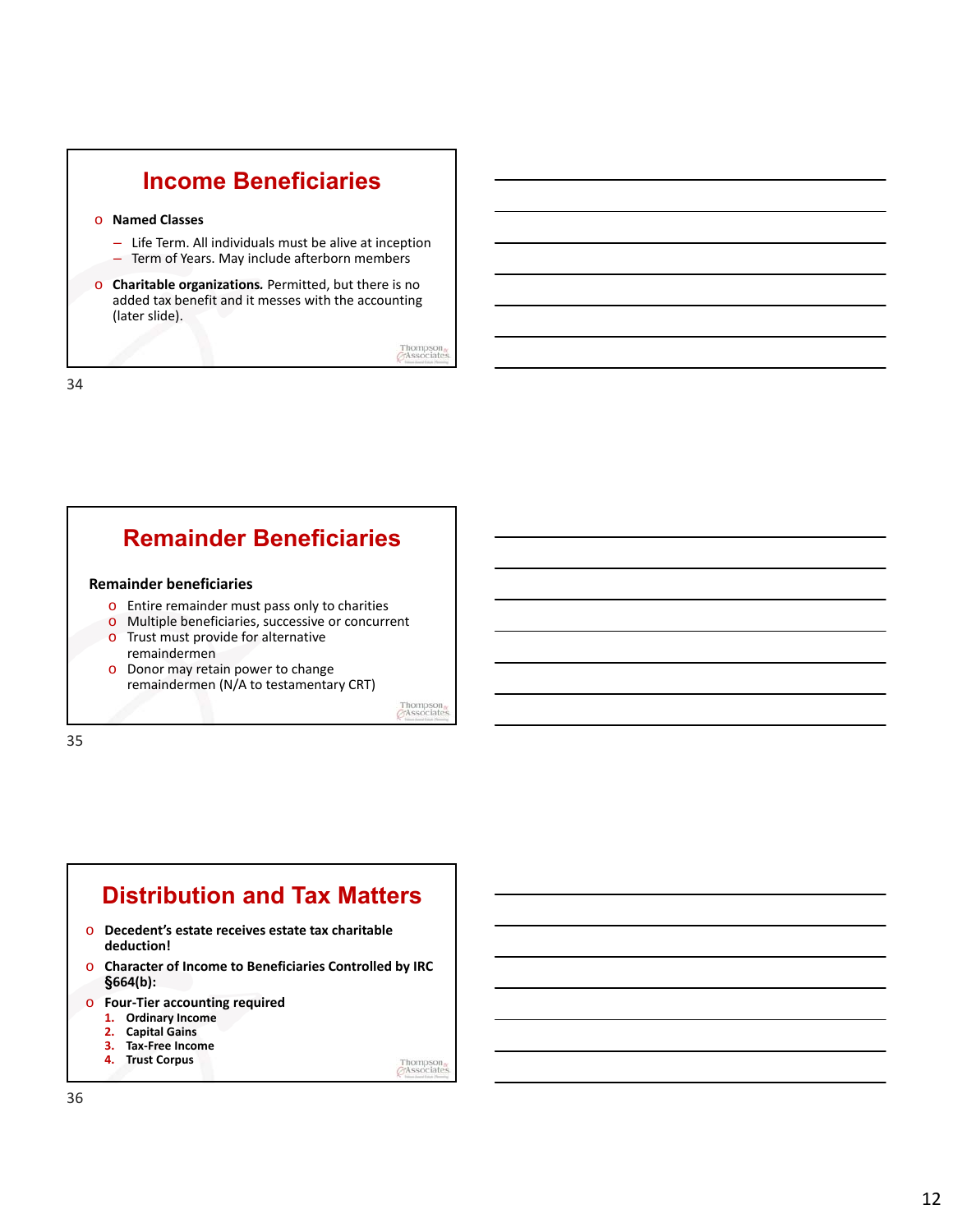



#### **Basic Assumptions** o \$1,000,000 in a Traditional IRA at death o 50-year-old beneficiary o Pretax growth rate of 6% o Tax rate assumptions **Charitable Stretch Remainder Trust** *Example*

- 37% income tax rate applies if the IRA is liquidated
- 
- 32% income tax rate applies if the IRA is distributed over 5 years<br>- 24% income tax rate applies if the IRA is distributed over 10 years<br>- 22% income tax rate applies if the IRA is distributed over the lifetime of the<br>be

Thompson<br>GAssociate

38